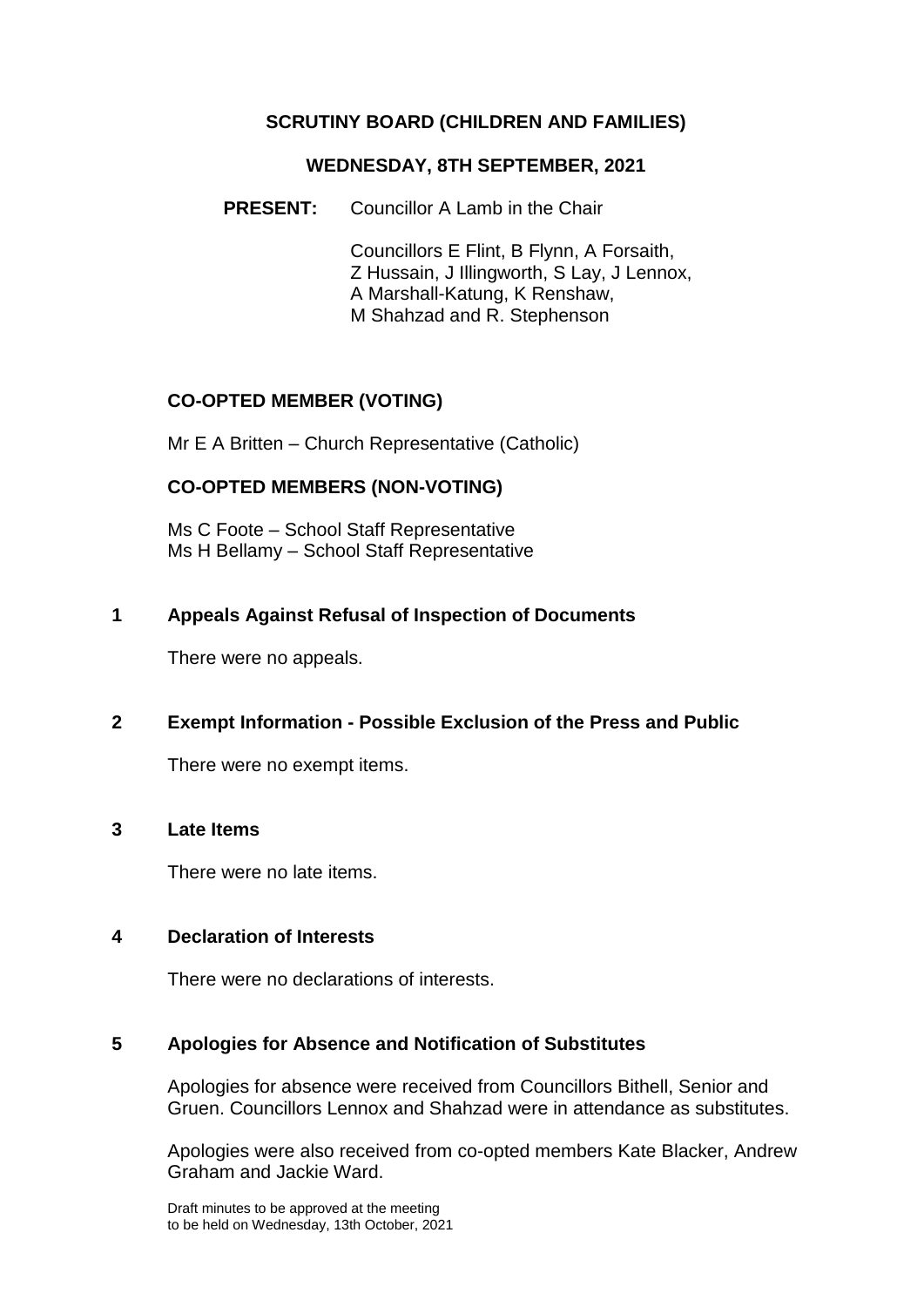### **6 Minutes - 3rd March 2021**

**RESOLVED –** That the minutes of the meeting held 3<sup>rd</sup> March 2021 be approved as an accurate record.

#### **7 Co-opted Members**

The Head of Democratic Services submitted a report which sought the Board's formal consideration for the appointment of co-opted Members.

The Board noted that the following nominations for statutory voting co-opted members had been received:

- · One Church of England diocese representative Mr A Graham
- · One Roman Catholic diocese representative Mr E A Britten

Parent governor representatives were noted as follows:

- · Parent Governor (Primary) representative Kate Blacker
- · Parent Governor (Secondary) representative Jacqueline Ward

In addition to the statutory voting co-opted members, the Board also acknowledged the nominations for non-voting co-opted members.

**RESOLVED –** That in addition to the above statutory voting co-opted members, the following be appointed as non-voting co-opted members to the Scrutiny Board for 2021/22:

- · School Staff Representative Helen Bellamy
- · School Staff Representative Celia Foote
- · Young Lives Leeds Laura Whitaker

#### **8 Outcome of statutory notice on a proposal to permanently increase learning places at St Edward's Catholic Primary School from September 2022**

The Head of Democratic Services submitted a report that presented information from the Director of Children and Families on the outcome of the statutory notice on a proposal to permanently increase learning places at St Edward's Catholic Primary School from September 2022.

The following were in attendance:

- Councillor Jonathan Pryor, Executive Member for Economy, Culture and Education
- Sal Tariq, Director of Children and Families

Draft minutes to be approved at the meeting to be held on Wednesday, 13th October, 2021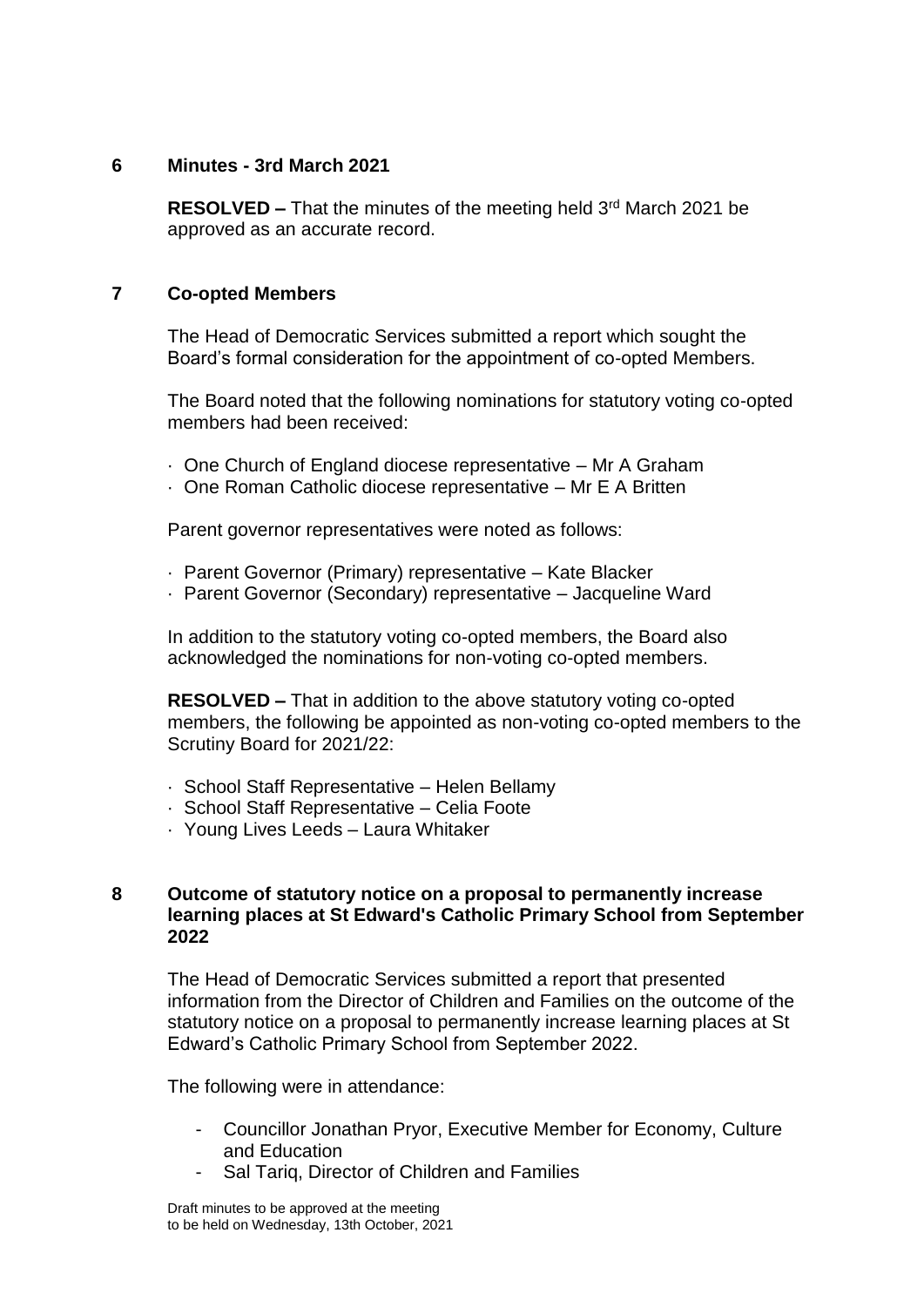- Shaheen Myers, Deputy Director for Learning
- Tim Pouncey, Chief Officer, Resources and Strategy
- Viv Buckland, Head of Learning Systems
- Darren Crawley, Lead for Sufficiency and Participation
- Anne Gilpin, Head Teacher at St Edward's Catholic Primary School

The Chair briefly highlighted the purpose of the agenda item and then invited the Director to provide a further explanation surrounding the statutory process for increasing learning places and the specific proposal relating to St Edward's Catholic Primary School.

It was highlighted that 26 representations, including 17 formal objections, had been received during the Statutory Notice period for the proposal to expand St Edward's Catholic Primary School to permanently increase the number of places offered at the school in Reception from 20 to 30 places from September 2022. Further details surrounding the representations received during the statutory notice period had been provided to the Scrutiny Board as part of the Director's report.

It was acknowledged that the areas of concern raised during the statutory notice phase were largely the same as those raised during the initial consultation phase in respect of traffic issues, faith-based admissions, impact on climate and carbon emissions and whether there is genuinely a need for additional places in the Boston Spa area. However, it was highlighted that additional concerns had also been raised in relation to how the representations made during the initial consultation phase had been reported to the Executive Board during its meeting on 23<sup>rd</sup> June 2021.

In consideration of the proposal, the Scrutiny Board addressed the main issues/areas of concern in more detail as follows:

- *A need for additional primary school places in the Boston Spa area.*  The Director of Children and Families advised the Board that there is an identified need for additional primary school provision in the Boston Spa area due to changes in the birth rate, increases in the numbers of children of primary school age and several new housing developments.
- *Other options considered*. In response to a query, Members were advised that there are five schools in the Boston Spa planning area, however only two of these schools, St Edward's Catholic Primary School and St Mary's Church of England Primary School, were viable options for expansions. While it was reported that, at present, an additional 10 places would be sufficient to meet anticipated demand, the Board was advised that it is possible that both schools would need to be expanded to 30 in future years dependent upon general growth and further housing coming forward in the area. The Board then sought further clarity as to why preference had been given to expand St Edward's Primary School at this stage. Linked to this, the Board was informed that all schools and governing bodies in the local area had been involved in conversations regarding the selection process for the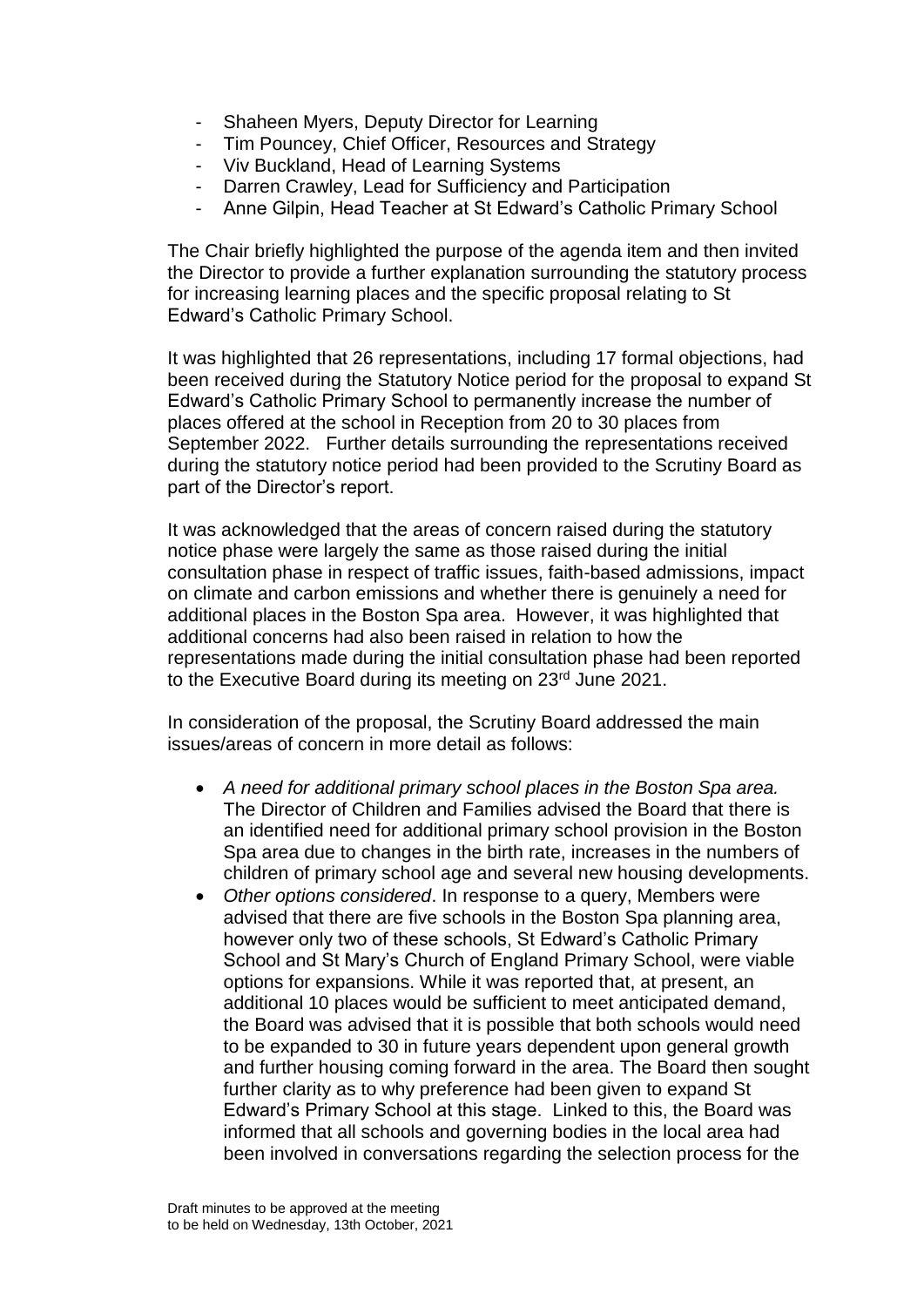last five years and that the Council continues to work closely with each school.

- *Summaries of representations*. In response to concerns raised by some respondents around the summaries of representations within the original report to Executive Board, it was noted that the report submitted to the Scrutiny Board by the Director had included the consultation responses in full to enable Scrutiny Board members to consider the accuracy of the summarised version that was reported to Executive Board. Board Members agreed that the Director's report to the Executive Board had provided an accurate summary of the key points made and the concerns raised at that time. While accepting that a summarised version may still be appropriate as part of the Director's formal reporting approach to the Executive Board, the Scrutiny Board recommended that Executive Board Members receive an electronic version of all the consultation responses received, in full, during the initial and statutory notice consultation phases to accompany the formal reports of the Director of Children and Families in relation to a school organisation proposal.
- *Implications of the faith-based admissions criteria.* In response to the concerns raised, the Scrutiny Board was advised that although St Edward's Primary School prioritises places based on faith criteria, it is a school that is popular with both Catholic and non-Catholic families. The Scrutiny Board was also advised that the majority of pupils attending St Edward's Primary School live within the Boston Spa area and as such, the expectation is for the proposed additional permanent places to continue to serve a local need.
- *Traffic and parking concerns.* The Scrutiny Board was assured that if the proposed expansion were to progress, then a full traffic assessment and Transport Statement would be commissioned. This next stage of the process would set out to understand the issues raised by residents and parents and to identify any mitigation measures that might be introduced to the area in order to address or reduce the traffic impact brought by the school. The Scrutiny Board was informed that although a decision has not yet been made as to whether this proposal will progress, the Council has already committed to undertaking a highways assessment as part of the design development process should the Executive Board approve the expansion - to establish how the build scheme would be best delivered.
- *Specific congestion and parking issues on Westwood Way*. The Scrutiny Board acknowledged the specific concerns raised by respondents in relation to existing issues with congestion and parking on Westwood Way that are clearly likely to be exacerbated by expanding the permanent number of places at St Edward's Primary School. The Scrutiny Board therefore emphasised the need for the Council to produce a comprehensive travel, transport and highways plan to address the cumulative impact of such issues on Westwood Way should the proposed expansion to St Edward's Catholic Primary School go ahead.
- *Sharing consultation data surrounding highways and planning related matters.* In recognition that any proposed school expansion scheme is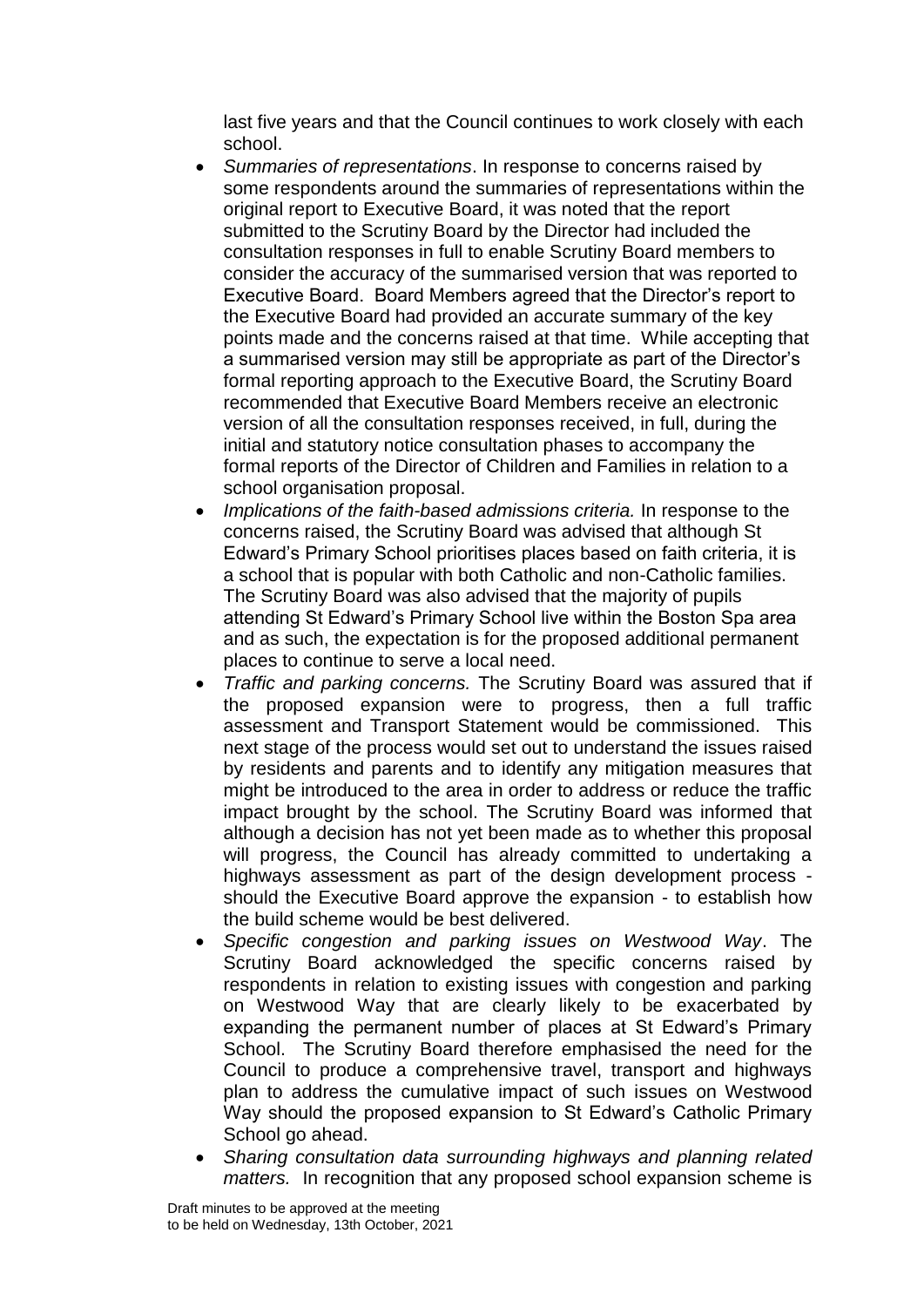likely to lead to residents raising highways and planning related issues and concerns, the Scrutiny Board discussed the potential merits of undertaking an assessment of highways and planning issues before a decision is taken by the Executive Board on a proposed school expansion scheme. However, it was acknowledged that by undertaking such assessments earlier in the process, this would result in the Council incurring significant upfront costs prior to the Executive Board determining whether or not such a scheme should be given approval in principle based on need. The Scrutiny Board was also advised that in committing to undertake such assessments either prior or during the initial and statutory notice consultation phases, local residents may feel that the decision has already been pre-determined by the Council. The Scrutiny Board was informed that while it is communicated to the public that issues surrounding highways and planning matters would be subject to a separate consultation and approval process, people are still encouraged to share such views during the initial consultation and information gathering stage of the process to help inform the next steps. Linked to this, the Scrutiny Board felt that, if legally permissible, any representations made during the initial and Statutory Notice consultation phases should automatically be submitted as part of the next stage of the highways and planning process to avoid respondents having to relay their issues and concerns again to the Council.

 *Climate emergency considerations.* The Scrutiny Board acknowledged that the Council continues to encourage sustainable travel and that an updated School Travel Plan would be commissioned in order to encourage travel by non-car modes by parents/pupils and staff. The Scrutiny Board also acknowledged that the school already promotes walking, cycling and scooting to school and runs a "Walk on Wednesdays" initiative, with the children who take part each half-term being entered into a prize draw for a £5 reward voucher. The Scrutiny Board also sought assurance that any build scheme would explore the potential use of renewable energy and energy saving technologies, with the aim of increasing sustainability and minimising energy consumption. The Scrutiny Board was advised that full consideration would be given to the use of sustainable materials as part of the detailed design discussion to ensure they were in line with the Council's planning policies.

Having addressed the main issues/areas of concern raised during the statutory notice phase, the Scrutiny Board concluded that it did not wish to raise any objection in relation to the proposal to expand St Edward's Catholic Primary School to permanently increase the number of places offered at the school in Reception from 20 to 30 places from September 2022.

The Chair explained that a Statement of the Scrutiny Board would be produced (in consultation with Board Members) to reflect the Board's observations, conclusion and recommendations following its consideration of the proposal to expand St Edward's Catholic Primary School and that the Board's Statement will form part of the Director's report to Executive Board for its meeting on 22nd September 2021, when a final decision on the proposal is